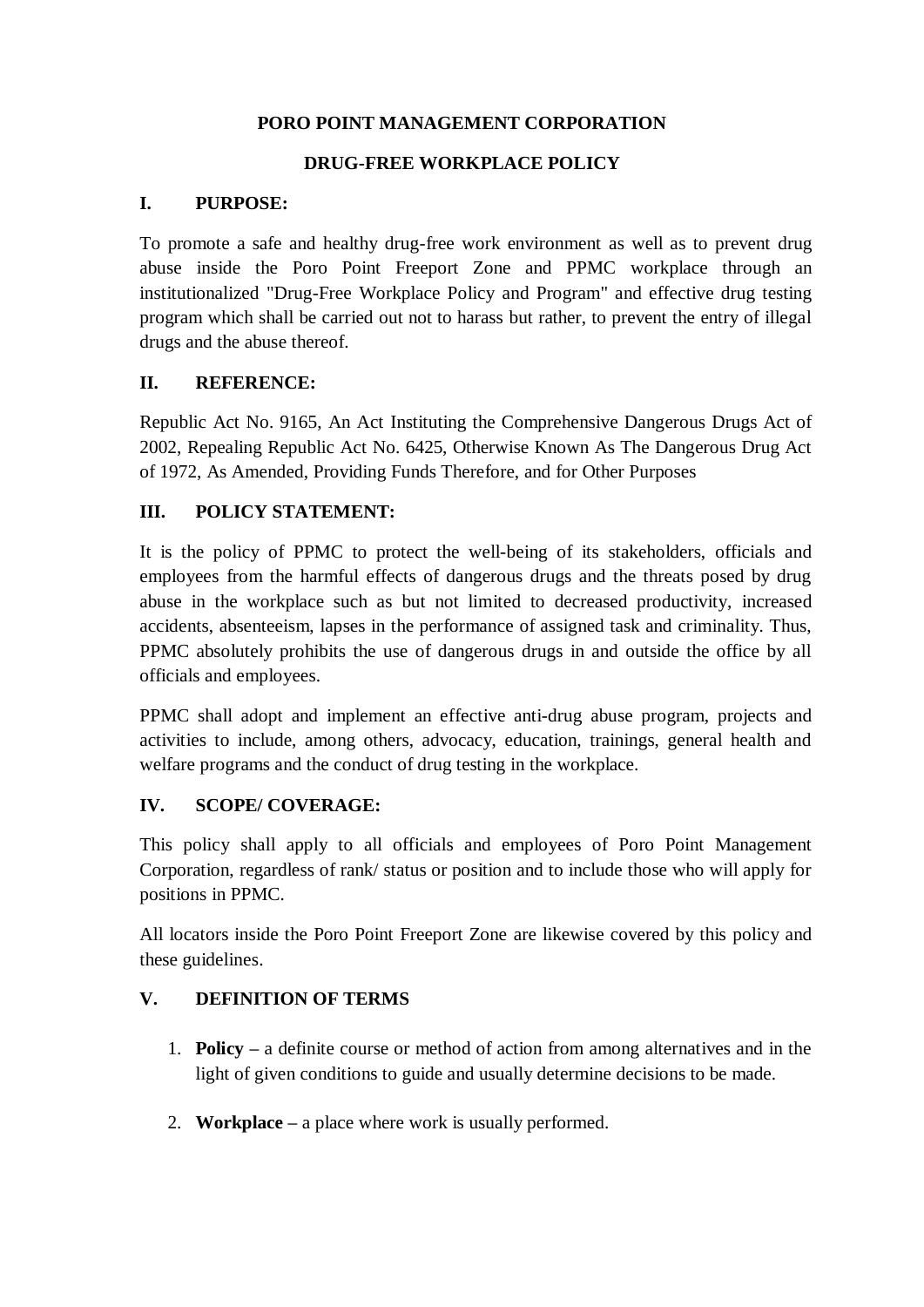- 3. **Authorized Drug Test -** The testing done by any government forensic laboratories or by any of the drug testing laboratories accredited and monitored by the DOH to safeguard the quality of test results. It shall employ, among others, two (2) testing methods, the screening and confirmatory tests. The examination of a person's urine specimen to determine the presence of dangerous drugs shall be done by any government forensic laboratories or by any of the drug testing laboratories accredited and monitored by the DOH;
- 4. **Center –** Any of the treatment and rehabilitation centers which undertake treatment, aftercare and follow-up treatment of drug dependents. It includes institutions, agencies and the like whose purposes are: the development of skills, arts and technical know-how, counseling and/or inculcating civic, social and moral values to drug dependent patients, with the aim of weaning them away from dangerous drugs and keeping them drug-free, adapted to their families and peers and readjusted into the community as law abiding, useful and productive citizens;
- 5. **Rehabilitation –** A dynamic process including aftercare and follow-up treatment directed towards the physical, emotional/psychological, vocational, social and spiritual change of a drug dependent to enable him/her to live without dangerous drugs, enjoy the fullest life compatible with his capabilities and potentials and render him/her able to become a law abiding and productive member of the community;
- 6. **Treatment –** Medical service rendered to a patient for the effective management of physical and mental conditions arising from his/her drug use;
- 7. **Confirmatory Drug Test -** An analytical test using a device, tool or equipment with a different chemical or physical principle that is more specific which will validate and confirm the result of the screening test. It refers to the second or further analytical procedure to more accurately determine the presence of dangerous drugs in a specimen, which shall likewise be done by any government laboratory or by privately owned and operated drug testing laboratories accredited and monitored by the DOH having confirmatory test capabilities;
- 8. **Dangerous Drugs -** Include those listed in the Schedules annexed to the 1991 Single Convention on Narcotic Drugs, as amended by the 1972 Protocol and in the Schedules annexed to the 1971 Single Convention on Psychotropic Substances as enumerated in the attached annex which is an integral part of RA 9165;
- 9. **Drug Test Certificate -** A declaration/statement of the result of the drug test issued by accredited drug testing centers. It shall be valid for a one-year period from the date of issue and which may be used for other purposes, as referred to in Section 36, Article III of the Act;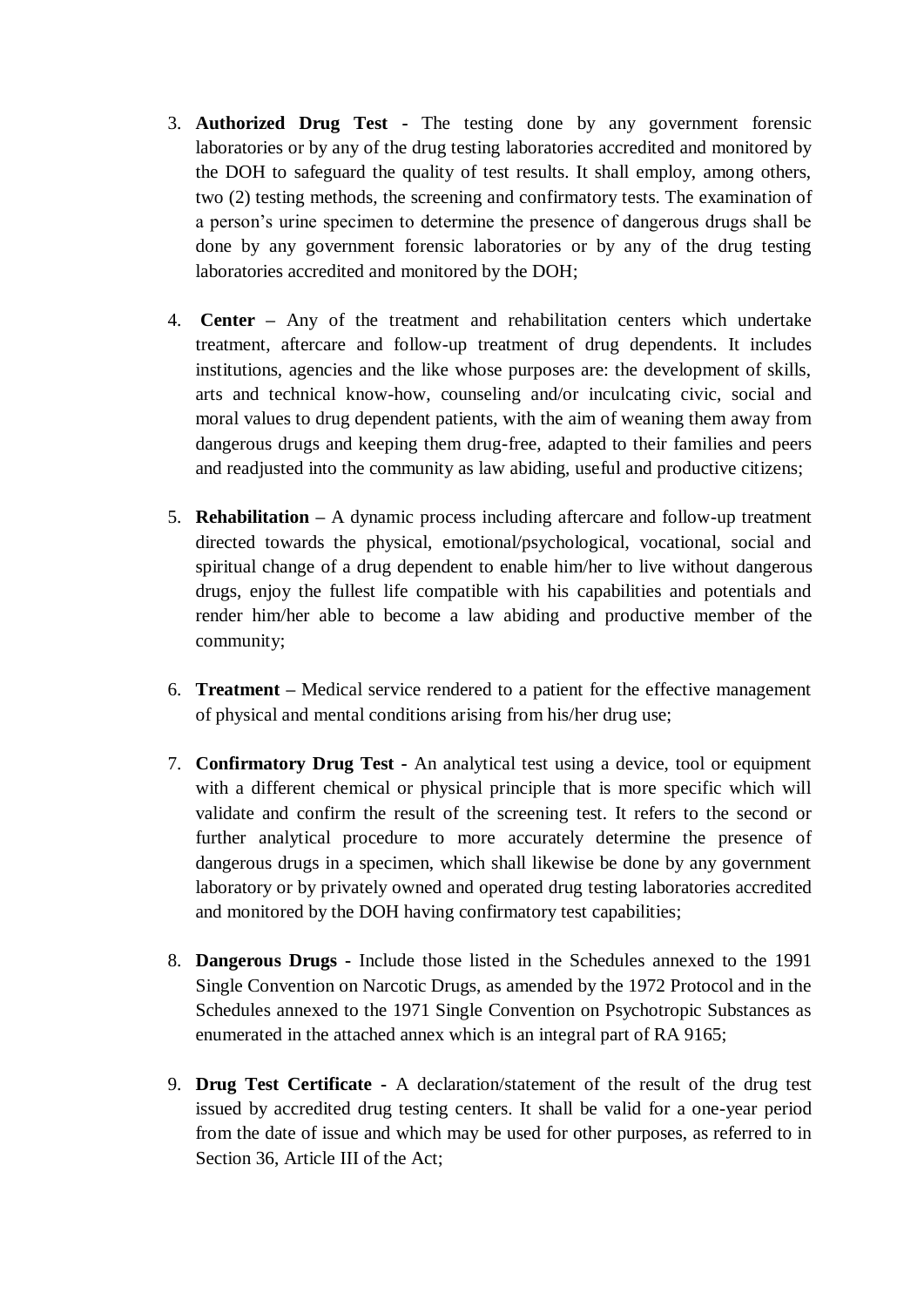- 10. **Employee Assistance Program or EAP -** A program that offers assistance to workers who have problems, primarily alcohol and drug related, that may affect job performance. It shall be formulated as much as possible, jointly by the employer and the employees or employees' union;
- 11. **"For Cause" or " Probable Cause" Drug Test -** Drug testing required when there is a "probable cause" or "reasonable ground" to believe that a person is using or is under the influence of dangerous drugs;
- 12. **Mandatory Drug Test -** Compulsory submission of an employee for drug testing as required by RA 9165 and by the agency's internal rules and regulations;
- 13. **Random Drug Test -** Subjection of personnel for drug testing as selected following no specific pattern and without prior notice/information;
- 14. **Screening Drug Test -** A rapid drug test performed to establish potential or presumptive positive result. It refers to the immunoassay test to eliminate a "negative" specimen, i.e. one without the presence of dangerous drugs, from further consideration and to identify the presumptively positive specimen that requires confirmatory test.
- 15. **Drug Dependence -** Refers to a cluster of physiological, behavioral and cognitive phenomena of variable intensity, in which the use of psychoactive drug takes on a high priority thereby involving, among others, a strong desire or a sense of compulsion to take the substance and the difficulties in controlling substancetaking behavior in terms of its onset, termination, or level of use;
- 16. **Administer -** Any act of introducing any dangerous drugs into the body of any person, with or without his/her knowledge, by injection, inhalation, ingestion or other means or of committing any act of indispensable assistance to a person in administering a dangerous drug to himself/herself unless administered by a duly licensed practitioner for purposes of medication.
- 17. **Unlawful Acts -** Refer to any of the unlawful acts penalized under Art. II of RA 9165. 18. RA 9165 – Refers to the Comprehensive Dangerous Drugs Act of 2002.

### **VI. RESPONSIBILITIES OF PPMC:**

- 1. Adopt a continuing and sustainable substance abuse awareness program to inform its locators and employees about:
	- a. Its policy of maintaining a drug-free workplace;
	- b. The dangers posed by the abuse of dangerous drugs;
	- c. The availability of employees assistance program; and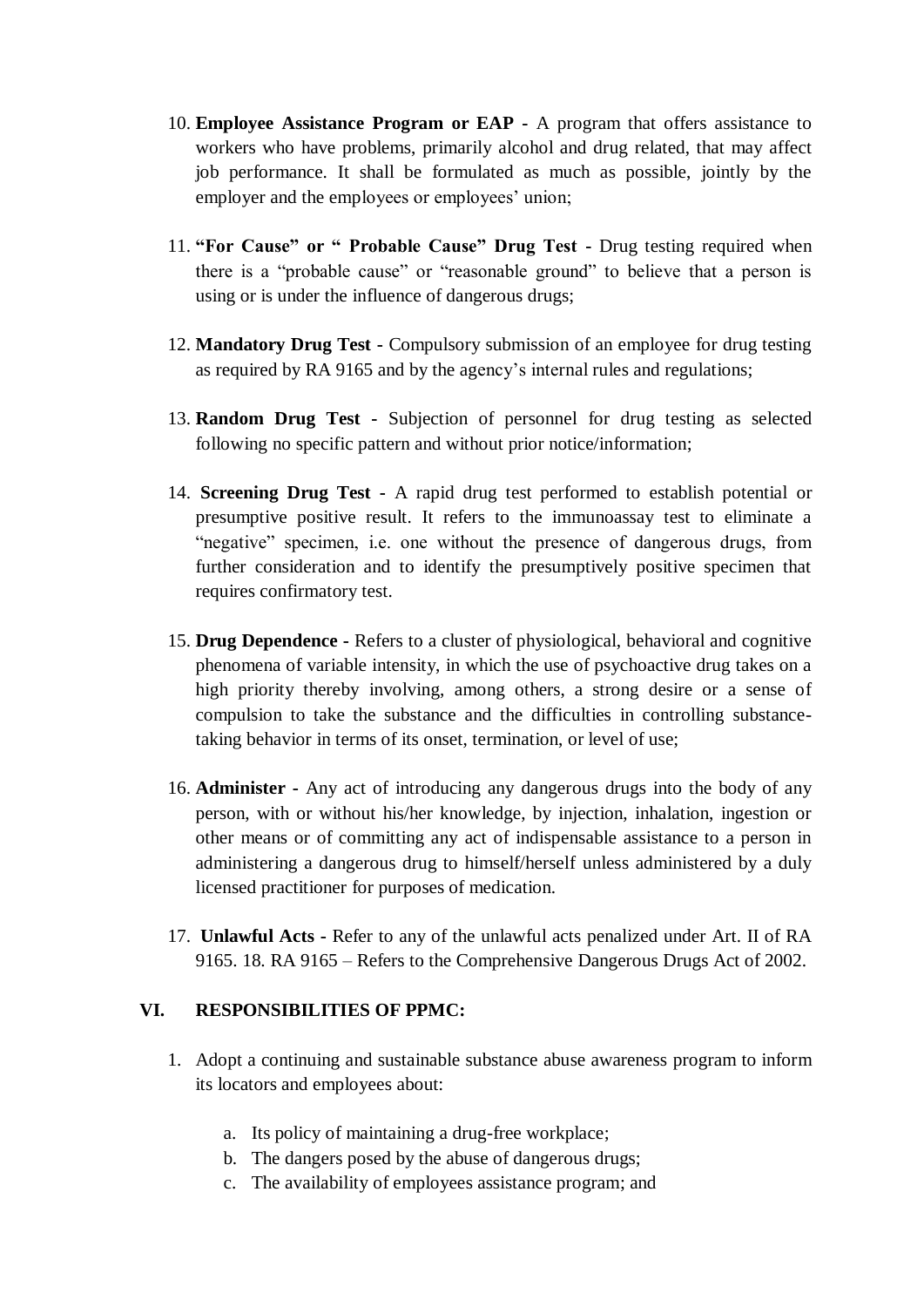- d. The consequences, penalties, and administrative sanctions in violation thereof.
- 2. Distribute a copy of the Policy to each PPMC employee. A copy of the said policy shall also be distributed to PPMC locators.
- 3. Supervise the implementation Drug-Free Workplace Policy and Program of locators inside the Poro Point Freeport Zone in accordance with Department of Labor and Employment's Department Order No. 53-03, series of 2003, dated August 14, 2003.
- 4. Create a Committee that will implement to the fullest the contents of the Policy.
- 5. To display Bill Board at strategic places in the office with the message: "This is a Drug Free Workplace. Let's Keep it That Way"

#### **VII. RESPONSIBILITIES OF PPMC OFFICIALS AND EMPLOYEES:**

- 1. Any government employee must never possess and/or use dangerous drugs and other substances of abuse.
- 2. Any government employee must not directly or indirectly sell, give, provide or administer any dangerous drugs and/or other substance of abuse to his/her coemployees or others and/or to commit or abet/aid in the commission of any unlawful acts penalized under RA 9165.
- 3. The officials and employees must faithfully abide by the terms of the Policy as a condition for continued employment.
- 4. The employees must voluntarily seek treatment and rehabilitation if they have problems related to dangerous drugs.
- 5. To advocate against drug abuse.
- 6. To help maintain a drug free workplace.

### **VIII. RESPONSIBILITIES OF LOCATORS:**

- 1. Comply with the Department of Labor and Employment's Department Order No. 53-03, series of 2003, dated August 14, 2003.
- 2. Create its own Drug-Free Workplace Policy and Program.
- 3. Create a Committee that will implement to the fullest the contents of the said Policy.
- 4. Provide Poro Point Management Corporation a copy of its own Drug-Free Workplace Policy Program patterned in the attached sample copy of the Drug-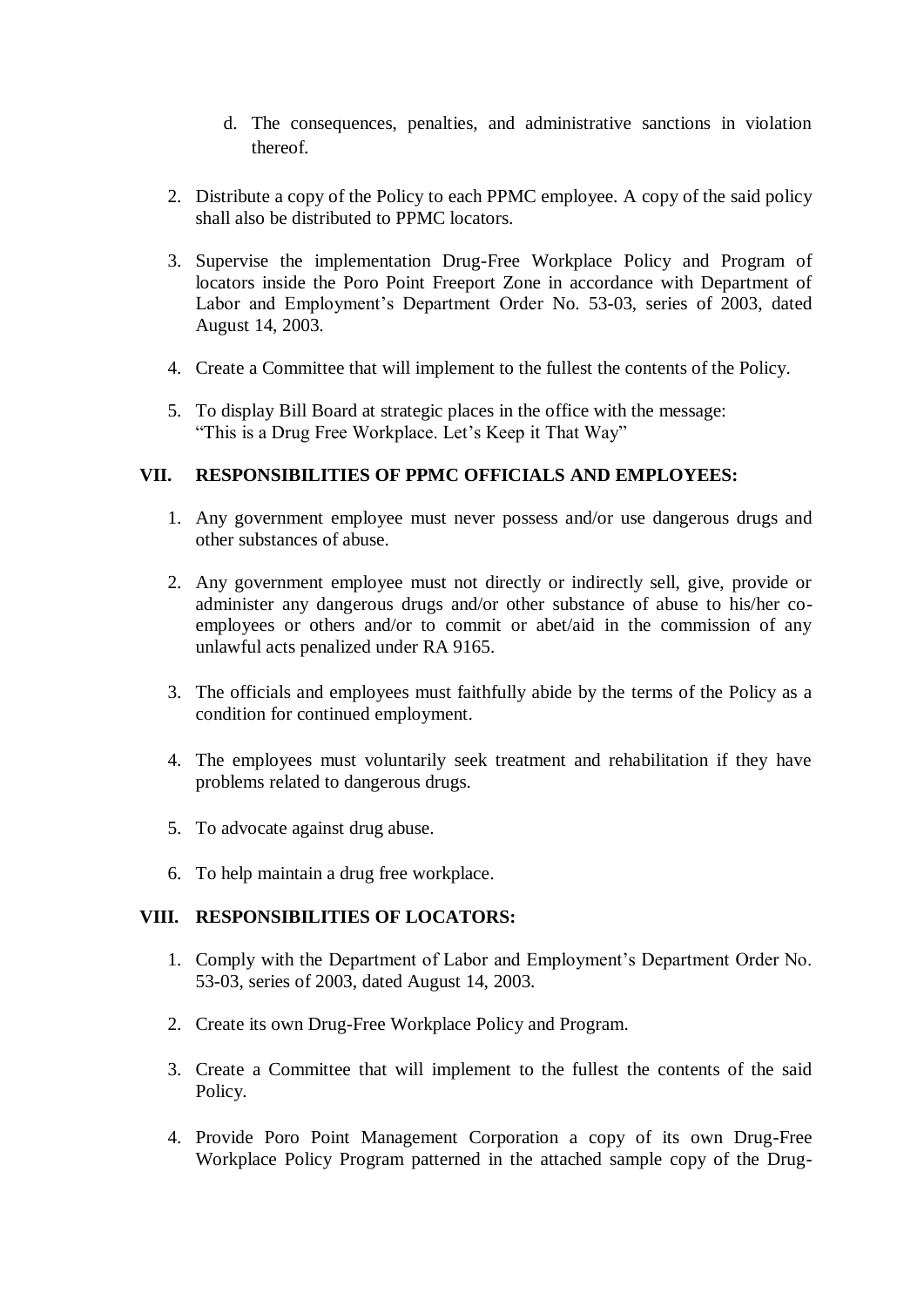Free Workplace Policy and Program from the Department of Labor and Employment for Private Sectors.

5. Confirm and Affirm Commitment to Poro Point Management Corporation's Drug-Free Workplace Policy and Program using the attached form and submit the said form to PPMC.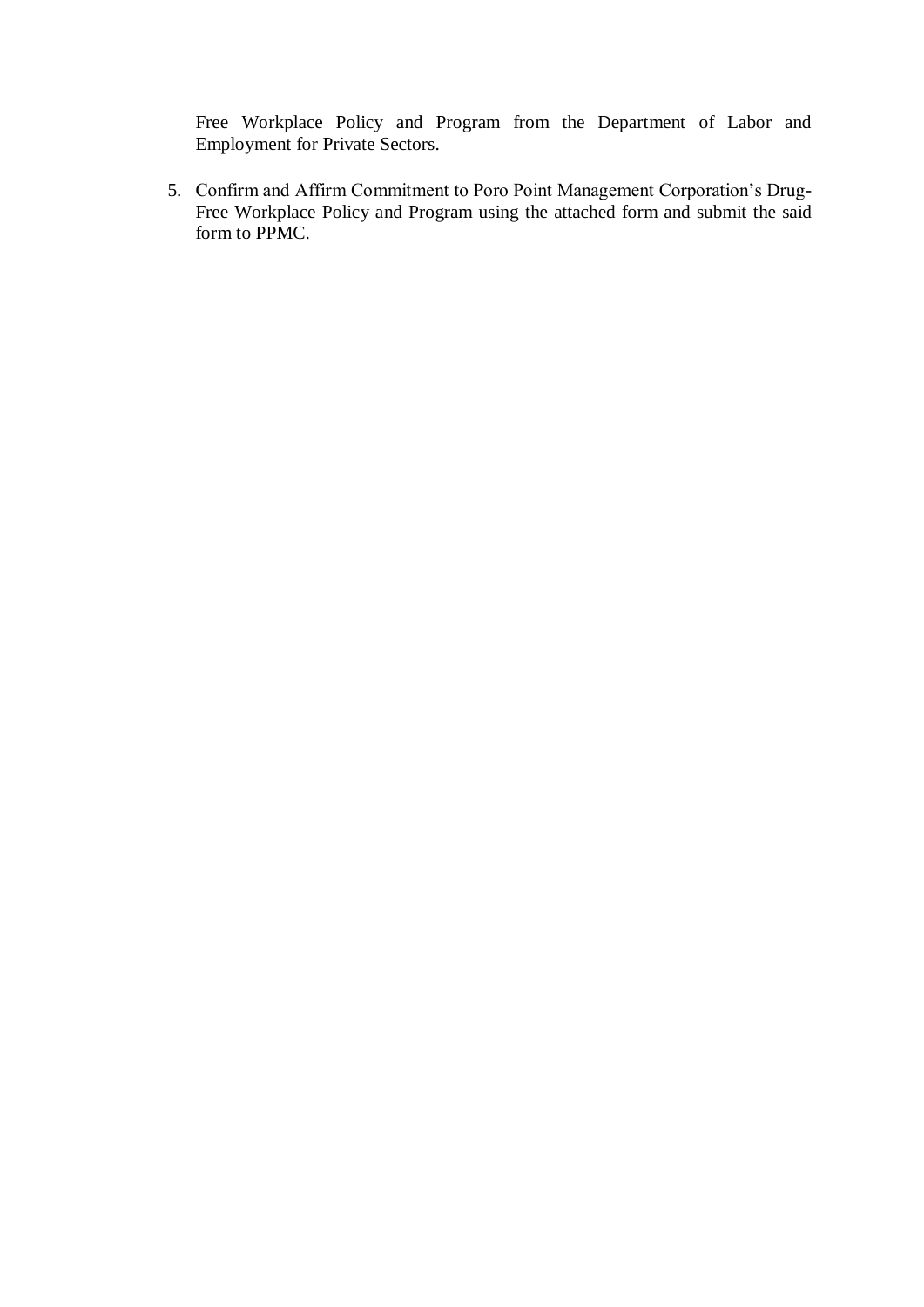### **GUIDELINES IN THE CONDUCT OF THE AUTHORIZED DRUG TEST FOR PPMC EMPLOYEES**

## **I. PURPOSE:**

To promote a safe and healthy drug-free work environment as well as to prevent drug abuse inside the Poro Point Freeport Zone and PPMC workplace through an institutionalized "Drug-Free Workplace Policy and Program" and effective drug testing program which shall be carried out not to harass but rather, to prevent the entry of illegal drugs and the abuse thereof.

## **II. RATIONALE:**

The rationale behind the conduct of mandatory or random drug test is to help promote a safe and healthy drug-free environment as well as to prevent drug abuse in the workplace.

# **III. KINDS OF AUTHORIZED DRUG TESTS:**

- **a. Screening Test**
- **b. Confirmatory Test**

The authorized drug test is the testing done by any government forensic laboratories or by any of the drug testing laboratories accredited and monitored by the Department of Health (DOH) to safeguard the quality of test results. It shall employ, among others, two (2) testing methods: the **screening test** which will determine the positive result as well as the type of drug used and the **confirmatory test** which will confirm a positive screening test.

# **IV. SCOPE/ COVERAGE:**

The guidelines shall apply to all officials and employees of Poro Point Management Corporation, regardless of status or position and to include those who will apply for positions in PPMC.

# **V. MANDATORY DRUG TEST**

Mandatory drug test is the compulsory submission of an official or employee for drug testing under the law which is conducted in any of the following instances:

- 1. Pre-employment;
- 2. Persons in high-risk/decision-making positions;
- 3. Past history of drug use;
- 4. Involvement in accidents;
- 5. Discovery of dangerous drugs paraphernalia
- 6. Detention by police/filing of charge in court for drug-related cases
- 7. As a requirement for promotion;
- 8. Employees reporting to work after undergoing rehabilitation in treatment and rehabilitation center.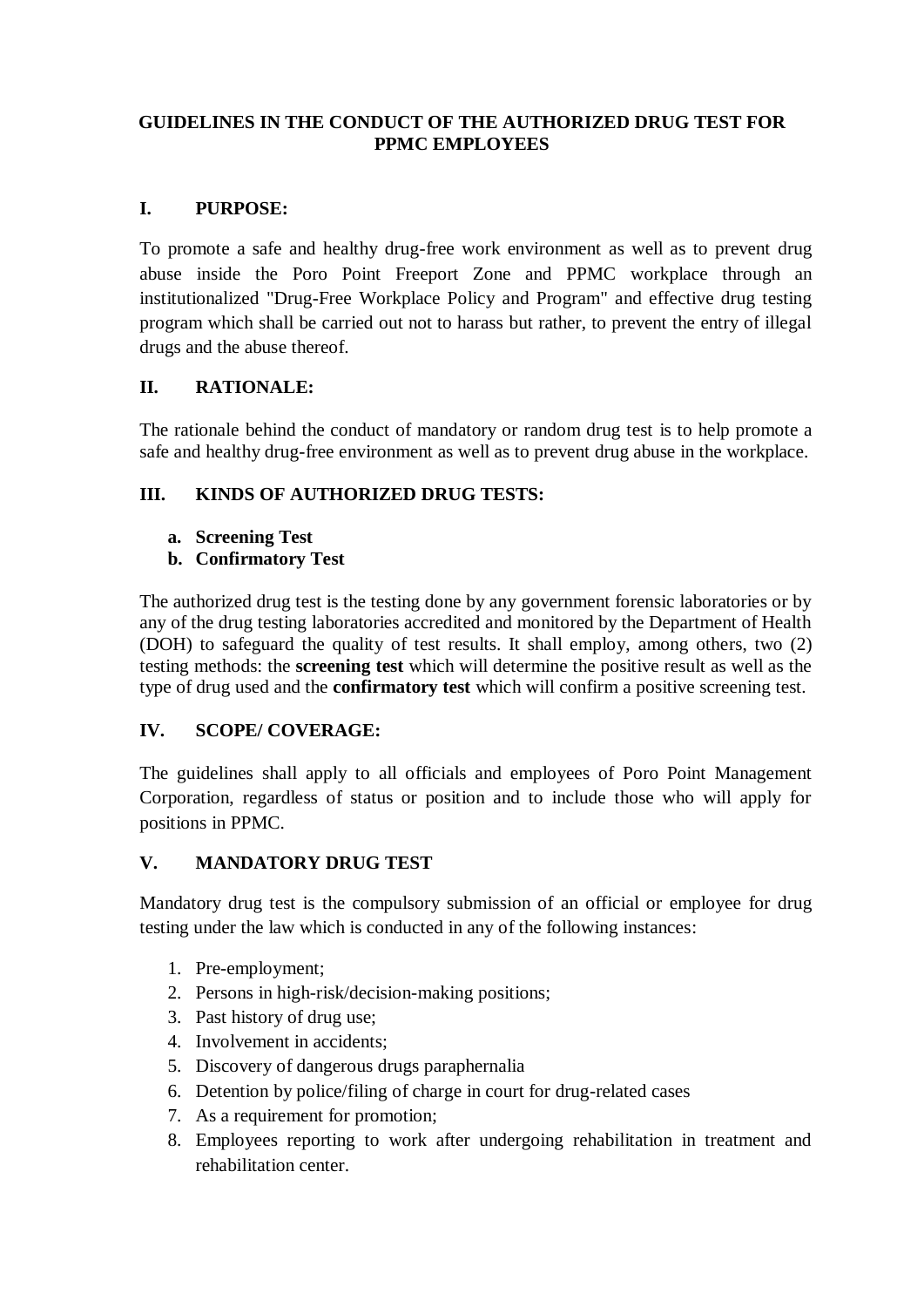### **VI. RANDOM DRUG TEST**

Random drug test is the subjection of personnel for drug testing:

- 1. Without prior notice or information of the date and venue of the drug test;
- 2. On selected employees chosen by the Committee until all officials and employees have undergone the test; and
- 3. Under random selection process or procedure with no specific pattern.
- 4. Regardless of whether the personnel had just undergone random drug test, the same shall also be conducted "for cause" or "probable cause" when there is reasonable ground to believe that a random drug test is necessary, e.g.:
	- a. Attendance frequent unauthorized absences, repeated tardiness, truancy from the job
	- b. Personal Appearance slurred speech, bloodshot eyes, drastic change in appearance, etc.
	- c. Mental Factor hot-headedness, irritability, increased difficulty in handling assignments, etc.
	- d. General Performance missed deadlines, low productivity, increased wastage, public complaints, frequent accidents, carelessness, etc.
	- e. Peer Relations isolation, frequent quarrels with officemates, heavy borrowing, frequent mood swings, etc.

### **VII. PROCEDURE IN THE CONDUCT OF THE RANDOM DRUG TEST IN THE WORKPLACE**

- 1. The Drug-Free Workplace or Assessment Committee will notify the randomly selected officials or employees to undergo a urine test using the Notice of Drug Testing Form. The PPMC Nurse will accompany them to the place where the test will be conducted.
- 2. The selected officials/employees must immediately report for the drug test.
- 3. The test shall only be conducted by any government Drug Testing Laboratory or by any drug-testing laboratory duly authorized and accredited by the DOH for the screening test, which shall be conducted in the following manner:
	- a. The selected officials/employees will fill up and sign the consent and chain of custody form issued to them.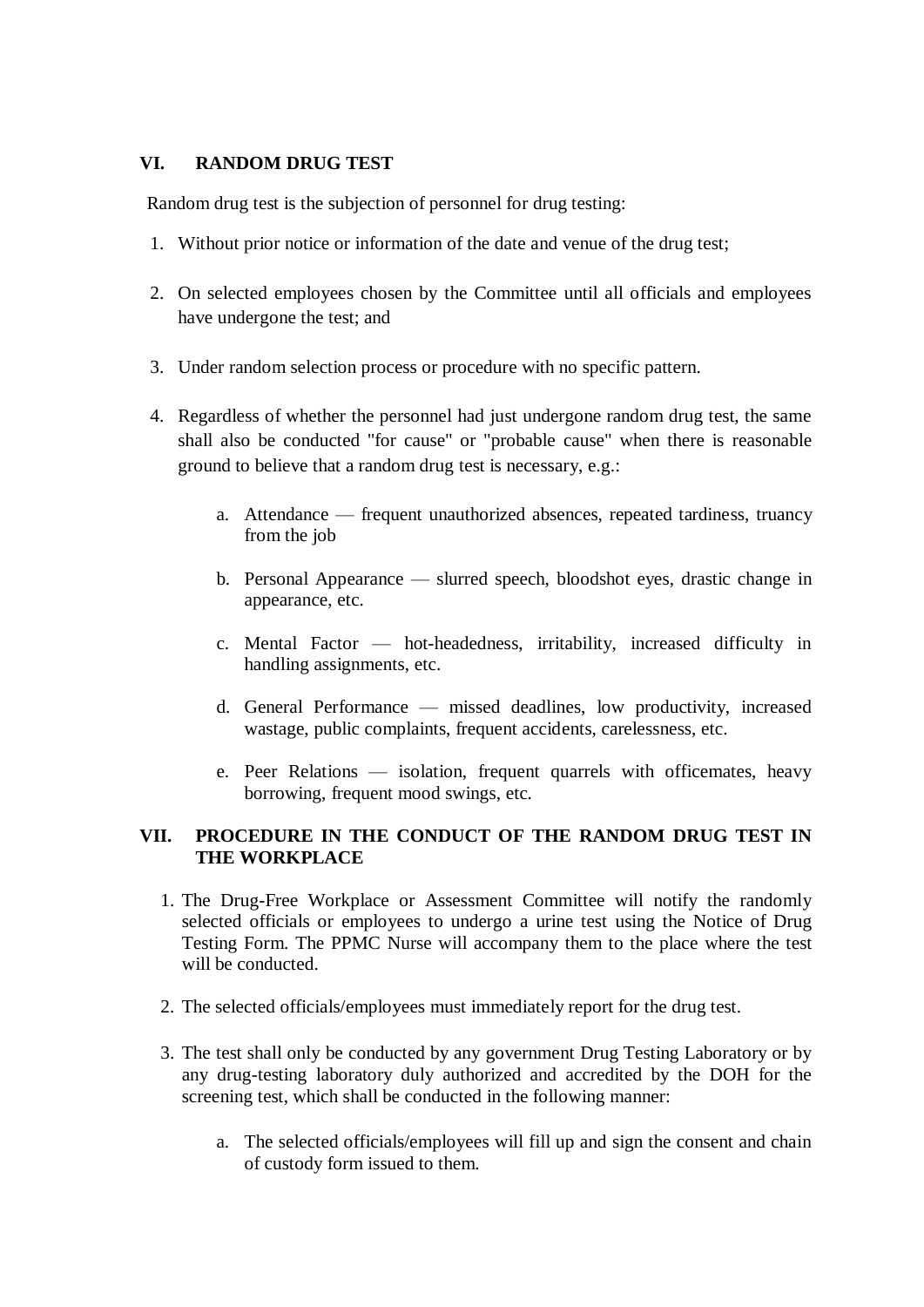- b. The urine specimen bottles must be properly labeled to contain the name, ID number, employment number, position, date and the time when the urine sample was taken.
- c. The taking of the urine sample must be done in an area where manipulation (e.g. adding water) is not possible.
- d. The urine specimen/sample which tested positive after the screening test must be properly labeled and must be kept separately from the samples that tested negative for dangerous drugs.
- e. All urine samples tested positive must be submitted for confirmatory testing to a laboratory having the confirmatory capability using the same urine sample.
- f. After the confirmatory test, the same urine sample must be kept for the purpose of challenging the result.
- g. After the test is conducted, a drug test result shall be issued by the drug testing laboratory directly to the Head of the office or agency and not to the person so tested. The same result must be signed by the authorized signatory of the laboratory, the employee/officials concerned and a witness.
- 4. No further action is needed when the result is negative. The Drug Test Certificate is good for one (1) year and could be used for other purposes.

### **VIII. PROCEDURE IN HANDLING A POSITIVE RESULT AFTER CONFIRMATORY TEST**

- 1. Upon determining that a urine sample has tested positive for dangerous drugs after a confirmatory test, such result shall immediately be made known to the Committee Chairman.
- 2. After receipt of the result, the same shall be made known to the employee/official concerned.
- 3. PPMC shall then take the appropriate action in accordance with the Drug-Free Workplace Policy.
- 4. All records must strictly be held confidential as provided for under the pertinent provisions of RA 9165.

### **IX. MONITORING**

Poro Point Management Corporation through the Committee shall submit to the Dangerous Drugs Board a yearly compliance report on the drug testing activities conducted. The report shall include the number of personnel who have already undergone testing, the dates and the names of drug testing laboratories that conducted the test.

#### **X. ISSUANCE OF CERTIFICATE AFTER UNDERGOING REHABILITATION PROGRAM**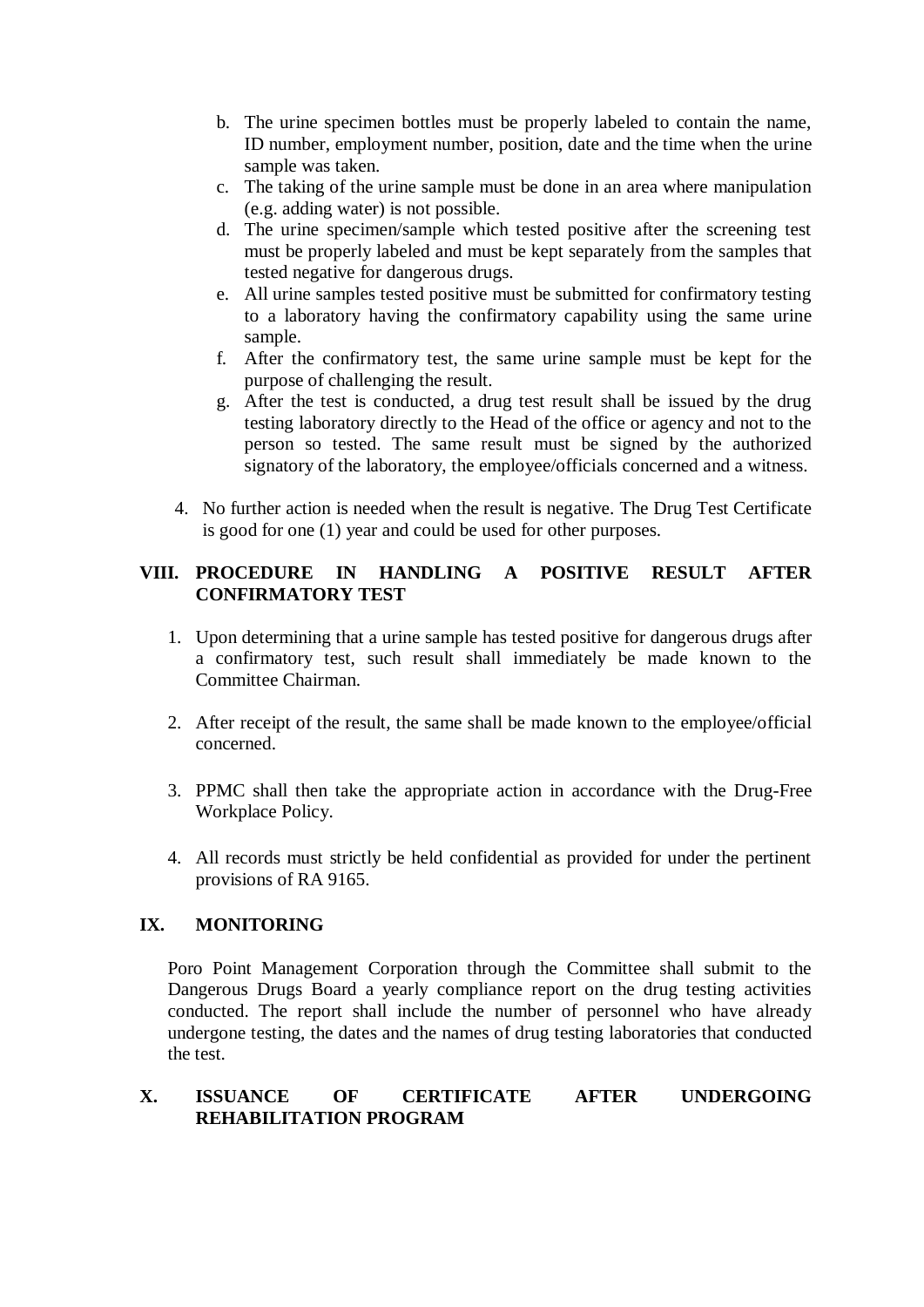# **XI. CONFIDENTIALITY OF RECORDS**

- 1. All results of the drug test conducted by drug testing laboratories shall remain strictly confidential.
- 2. Government officials, employees and/or any person who breach the confidentiality of any drug test result shall be charged in accordance with Section 72 of RA 9165.

## **XII. FUNDING/COST REQUIREMENTS**

The initial cost of the drug testing shall be funded in the current budget of PPMC. For CY 2019, a budget of Php 100,000.00 shall be re-allocated for the Community Projects Budget. The succeeding funding requirement shall be included in the annual budgetary appropriation.

## **XIII. ADMINISTRATIVE INTERVENTIONS/ SANCTIONS**

- 1. The Head of any office, bureau and agency of the national and local government, government-owned and controlled corporations including state colleges, universities, to include its Officials or Heads of office and employees thereof, who fail to abide by this Regulation shall be penalized with the sanctions embodied in Section 32, Article II of RA 9165.
- 2. Subject to the provisions of Section 15, Art. II of RA 9165 (Use of dangerous drugs) in conjunction with Section 54 (Voluntary submission of a drug dependent to confinement, treatment and rehabilitation) and Section 61 (Compulsory confinement of a drug dependent who refuses to apply under the voluntary program) of the same Act, without prejudice to the agency's or office's Employees Assistance Program, any officer or employee found to have violated the Policy may suffer any or a combination of the following sanctions:
	- a. Failure on the part of the Head of the office to implement this Regulations within a reasonable period after its effectivity shall be dealt with in accordance with Section 32, Article II of RA 9165.
	- b. Any government official/employee who, without any valid reason after being tested positive of drug use shall refuse to undergo the recommended rehabilitation program will be administratively dealt with in accordance with the existing agency or office rules and regulations without prejudice to suspension or dismissal from the service as provided for under Section 36 (d) of RA 9165.
	- c. Any government official/employee who refuses, without any valid reason, to submit himself/herself for random/mandatory drug test, whichever is applicable, will be administratively dealt with in accordance with the existing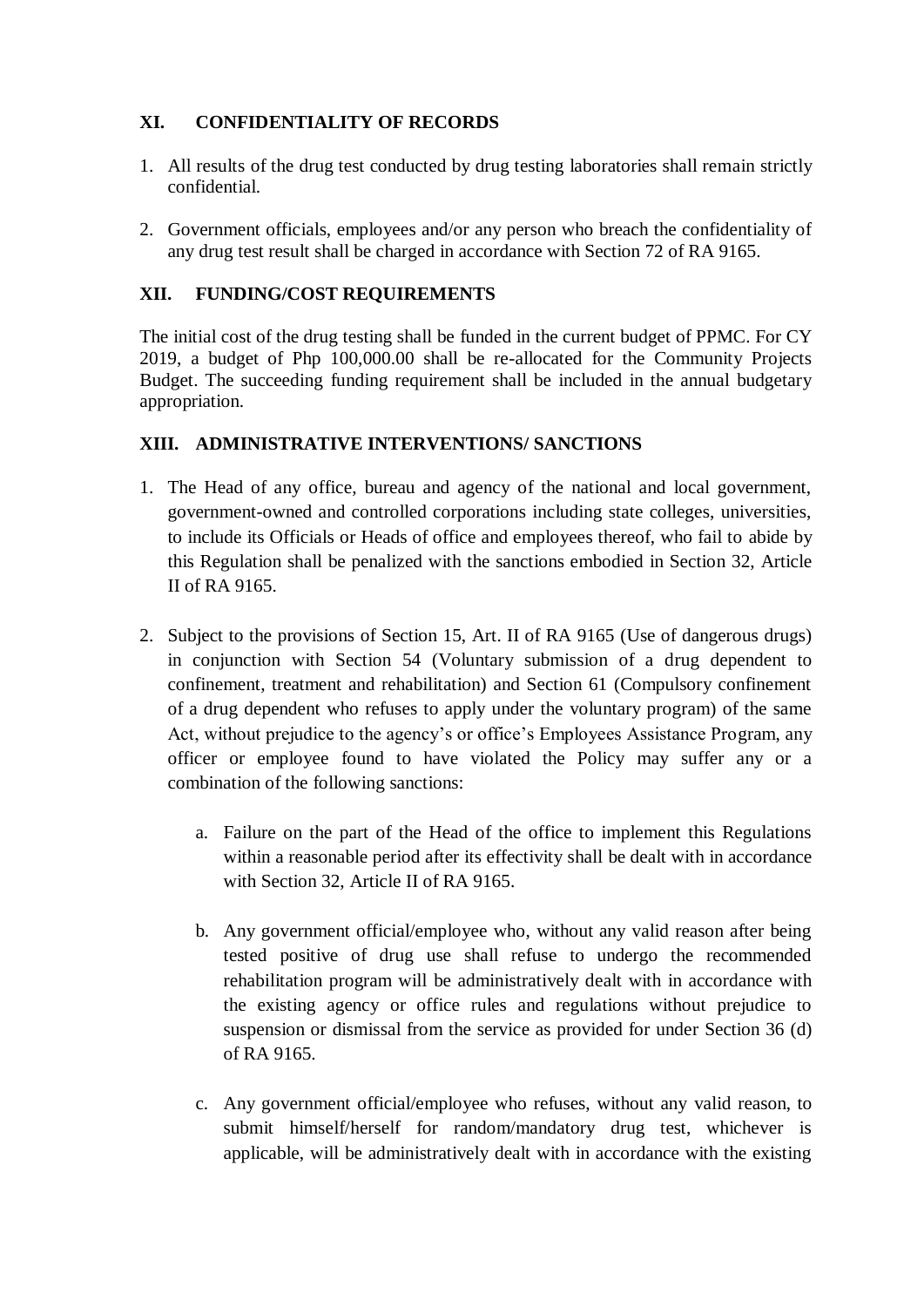office/agency rules and regulations without prejudice to Section 32 of RA 9165.

- d. Subject to the existing Employees' Assistance Program, any government official/employee who is found to be positive for drug use and after undergoing a Drug Dependency Examination conducted by the DOH or by any medical practitioner accredited by the said Office to conduct the drug dependency test may undergo the following treatment and rehabilitation program:
	- 1. Experimenter Outpatient, guidance counseling
	- 2. Occasional User Outpatient, guidance counseling and urine surveillance
	- 3. Chronic User/Drug Dependent Mandatory 6-month treatment and rehabilitation in any of the government rehabilitation centers
- 3. Officers or employees who for the second time have been detected to be using dangerous drugs after completion of his/her treatment and/or rehabilitation program or while undergoing treatment and/or rehabilitation may either be suspended or dismissed from the service subject to the Civil Service Laws, Rules and Regulations.
- 4. Employees who are found arrested/apprehended or charged in court for commission of any of the unlawful acts provided for under Art. II of RA 9165 will either be suspended/ dismissed from the service depending on the gravity of the offense committed, subject to existing Laws, Rules and Regulations of the Civil Service, without prejudice to criminal prosecution.

### **IX. AFFIRMATION AND COMMITMENT TO THE GUIDELINES**

All officials and employees of PPMC shall read this "Drug-Free Workplace Policy" and these "Guidelines on Drug Testing Program" and sign the Confirmation/Affirmation and Commitment to the Policy/Guidelines.

### **X. EFFECTIVITY**

This Policy and Guidelines shall take effect immediately after approval by the PPMC Board of Directors.

### **XI. REVIEW**

To address changing requirements and conditions, the Board may review these policy and guidelines every two (2) years or as often as the Board shall deem necessary.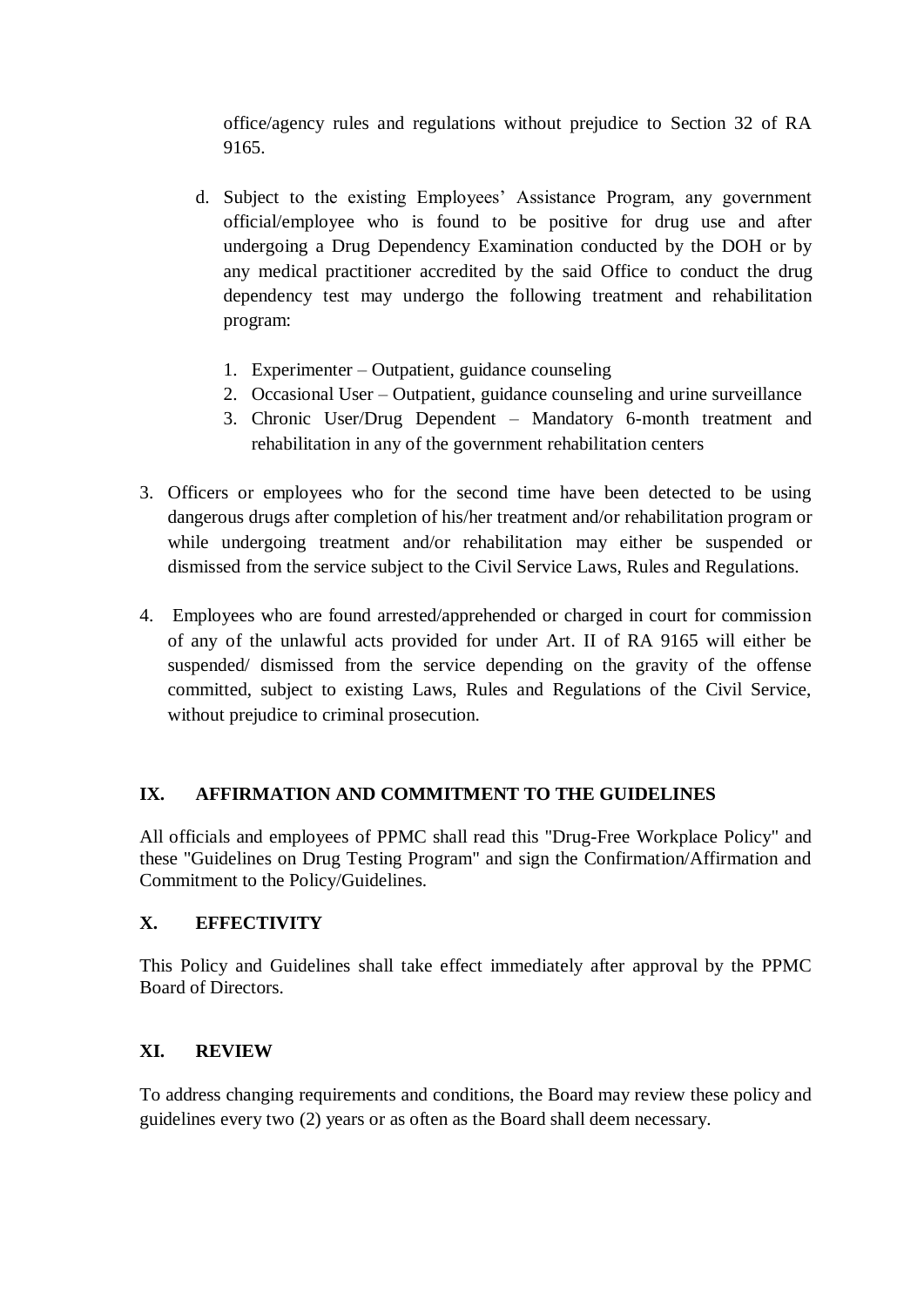# **ATTACHMENTS:**

- Sample copy of the Drug-Free Workplace Policy and Program from the Department of Labor and Employment for Private Sectors
- Notice of Random Drug Testing
- Confirmation/Affirmation and Commitment to the Policy/Guidelines For PPMC Officials and Employees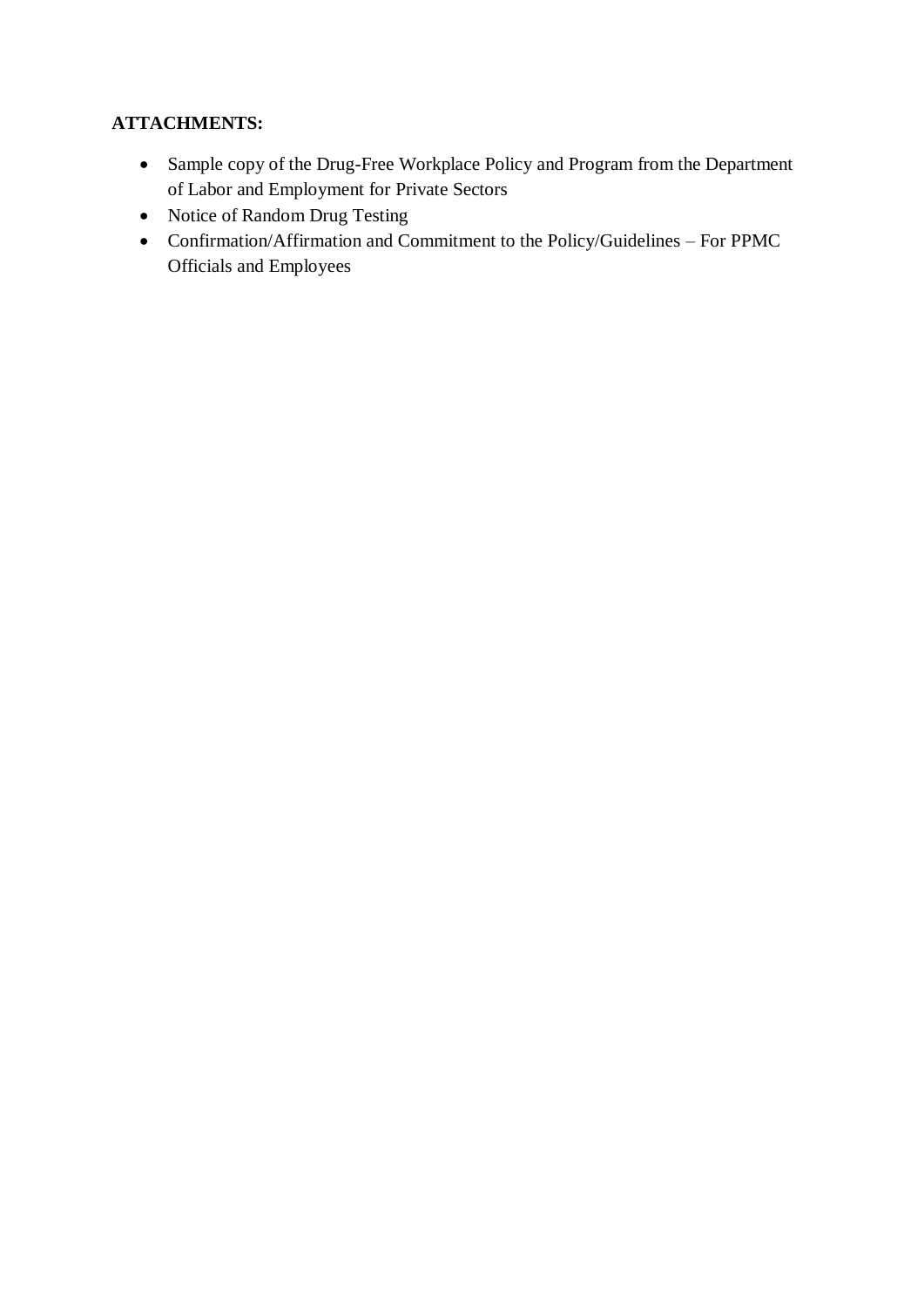## **NOTICE OF RANDOM DRUG TESTING**

**Name: \_\_\_\_\_\_\_\_\_\_\_\_\_\_\_\_\_\_\_\_\_\_\_\_\_\_\_\_\_\_\_\_\_\_\_\_\_\_\_\_**

**Position: \_\_\_\_\_\_\_\_\_\_\_\_\_\_\_\_\_\_\_\_\_\_\_\_\_\_\_\_\_\_\_\_\_\_\_\_\_\_**

Pursuant to Poro Point Management Corporation's Drug-Free Workplace Policy and Program, you are hereby instructed to undergo drug-testing and report to the following drugtesting laboratory on the specified date and time:

Laboratory: \_\_\_\_\_\_\_\_\_\_\_\_\_\_\_\_\_\_\_\_\_\_\_\_\_\_\_\_\_\_\_\_\_

Date:

Time: \_\_\_\_\_\_\_\_\_\_\_\_\_\_\_\_\_\_\_\_\_\_\_\_\_\_\_\_\_\_\_\_\_\_\_\_\_\_

**ATTY. FELIX S. RACADIO** Chairman, Drug-Free Workplace Committee or Assessment Committee

Received by:

Signature over Printed Name

\_\_\_\_\_\_\_\_\_\_\_\_\_\_\_\_\_\_\_\_\_\_\_\_\_\_\_\_\_\_\_\_

\_\_\_\_\_\_\_\_\_\_\_\_\_\_\_\_\_\_\_\_\_\_\_\_\_\_\_\_\_\_\_\_

Date: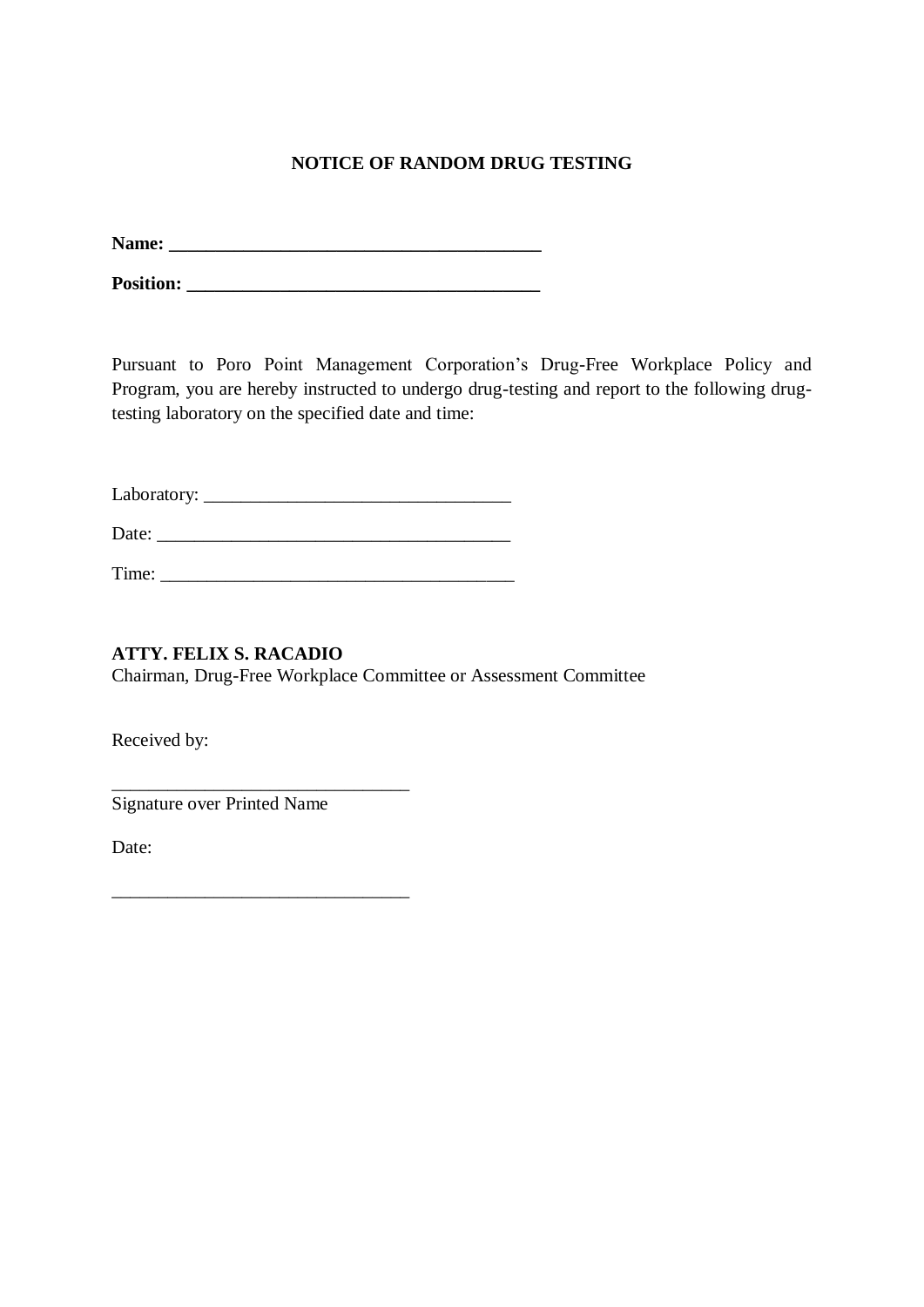#### **CONFIRMATION/AFFIRMATION AND COMMITMENT TO THE PORO POINT MANAGEMENT CORPORATION "DRUG-FREE WORKPLACE POLICY" AND "GUIDELINES ON DRUG TESTING PROGRAM"**

#### *For PPMC Officials and Employees*

As an official/employee of Poro Point Management Corporation, I hereby certify that I personally received and read the "Drug-Free Workplace Policy" and "Guidelines on Drug Testing Program" dated \_\_\_\_\_\_\_\_\_\_\_\_\_\_\_\_\_\_\_ and affirm and confirm my commitment to unconditionally abide by all that are provided therein and I shall be answerable to PPMC for whatever violation that I may commit.

| No. | Name of<br>Official/Employee | Signature of Official/<br><b>Employee</b> | <b>Date Received</b> | <b>Attested by the<br/>Employee Personally</b><br>Serving the Policy/<br>Guidelines with<br>his/her Signature |
|-----|------------------------------|-------------------------------------------|----------------------|---------------------------------------------------------------------------------------------------------------|
|     |                              |                                           |                      |                                                                                                               |
|     |                              |                                           |                      |                                                                                                               |
|     |                              |                                           |                      |                                                                                                               |
|     |                              |                                           |                      |                                                                                                               |
|     |                              |                                           |                      |                                                                                                               |
|     |                              |                                           |                      |                                                                                                               |
|     |                              |                                           |                      |                                                                                                               |
|     |                              |                                           |                      |                                                                                                               |
|     |                              |                                           |                      |                                                                                                               |
|     |                              |                                           |                      |                                                                                                               |
|     |                              |                                           |                      |                                                                                                               |
|     |                              |                                           |                      |                                                                                                               |
|     |                              |                                           |                      |                                                                                                               |
|     |                              |                                           |                      |                                                                                                               |
|     |                              |                                           |                      |                                                                                                               |
|     |                              |                                           |                      |                                                                                                               |
|     |                              |                                           |                      |                                                                                                               |
|     |                              |                                           |                      |                                                                                                               |
|     |                              |                                           |                      |                                                                                                               |
|     |                              |                                           |                      |                                                                                                               |
|     |                              |                                           |                      |                                                                                                               |
|     |                              |                                           |                      |                                                                                                               |
|     |                              |                                           |                      |                                                                                                               |
|     |                              |                                           |                      |                                                                                                               |
|     |                              |                                           |                      |                                                                                                               |
|     |                              |                                           |                      |                                                                                                               |
|     |                              |                                           |                      |                                                                                                               |
|     |                              |                                           |                      |                                                                                                               |
|     |                              |                                           |                      |                                                                                                               |